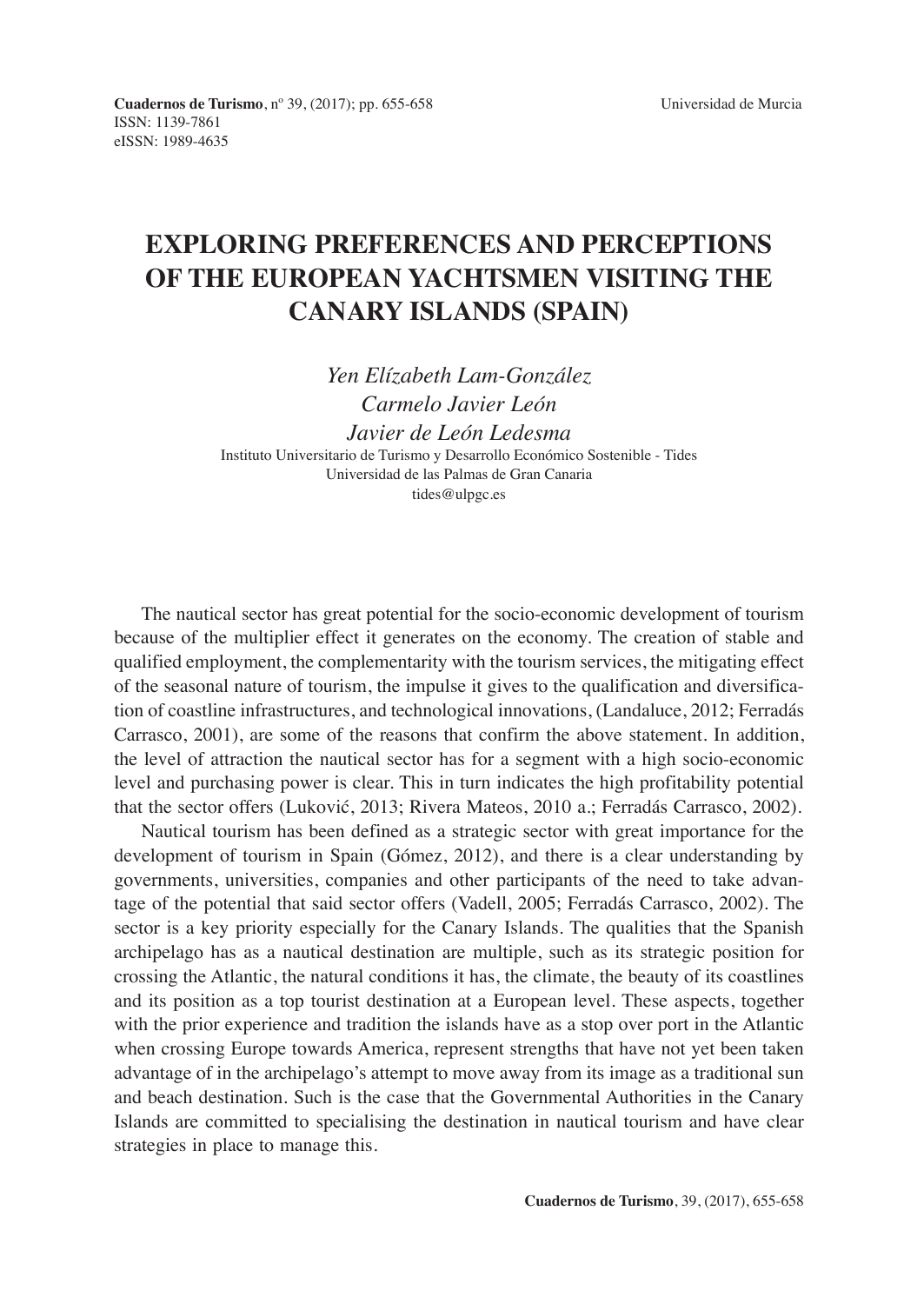## 656 YEN ELÍZABETH LAM-GONZÁLEZ, CARMELO JAVIER LEÓN & JAVIER DE LEÓN LEDESMA

There is a clear conviction that it is possible to position the islands as a nautical destination of excellence on a European level. In this strategy yachting tourism, ports and marinas play a key role. The fundamental reasons for considering recreational sailing to be a strategic pillar in the renovation of the tourism industry in the Canary Islands are determined by a series of premises. Ports and marinas are considered to be the most important capital base for nautical tourism (Luković, 2012; Besteiro, 2004). It is a sector with a high level of consumption of services, with a strong proportion of intermediate consumption, connected to other important productive sectors (Landaluce, 2012), and with a high direct and indirect multiplier effect on employment at the destinations (Pérez-Labajos, Blanco, Sánchez, Madariaga, Díaz, Torre, López and Sanfilippo, 2014; Landaluce, 2012; Cabrera, 2011). Recreational sailing is also known as one of the most elitist tourist activities and one with great economic potential for the future (Luković, 2013), this is largely because of its high level of connection to factors of a structural character (De Sousa, Fernandes and Carpinteiro, 2009).

However, renewing the nautical tourism sector is believed to be a difficult process because of the large number of participants and factors that interact within the same (Rebollo and Castiñeira, 2010). In this context, the study of the demand and nautical consumer behaviour, which poses a large gap in literature on nautical tourism, (Luković, 2013), takes on a fundamental role given that it allows to support strategies at the destination according to the current needs or preferences of the market (Ferradás Carrasco, 2002).

This research proposes therefore, to undertake a contrasted analysis of the current and future travel preferences and motivations of the European yachtsmen that visit the Canary Islands, as well as their perceptions regarding the ports, the nautical services on offer and the destination itself. In addition, the study further analyses the role that prior familiarity with the port (repeating tourists) and the experience the yachtsmen have, has on the series of evaluations and perceptions these tourists have; their level of satisfaction and perceived image. Finally, the results provide the opportunity to identify weaknesses in the nautical and tourist offer at the destination, as well as provide a series of recommendations regarding the design of products, business models, tourism management and promotional strategies. The paper, therefore, is structured as follows:

In the second section of the paper a review of literature on nautical tourism was carried out, highlighting the main gaps and contrasts to be found on this topic. There is currently no consensus on the definition of nautical tourism (Luković, 2013), or on the characteristics that define the diverse modalities that it comprises (Gómez, 2012; Luković, 2007; Pélaez, 2002; Ferradás Carrasco, 2001). Furthermore, even though the literature on tourism is vast as far as the study of consumer behaviour is concerned, in nautical tourism, there are still only a limited number of publications. Some authors such as Jugović, Kovačić and Hadžić (2011), Pereira, Mascarenhas, Flores and Pires (2014), De Sousa, Fernandes and Carpinteiro (2009), Ferradás Carrasco (2002) and Chapapría (2000), affirm that the correct combination of nautical and tourism activities at the destination, the service quality, environmental management of the ports and the level of security all have a relevant role in the development of the sector, because they have already shown to have successful trends in some destinations. Similarly, other authors such as Suárez, Zoghbi and Aguiar (2013), Horak (2013), Jovanovic, Dragin, Armenski, Pavic, and Davidovic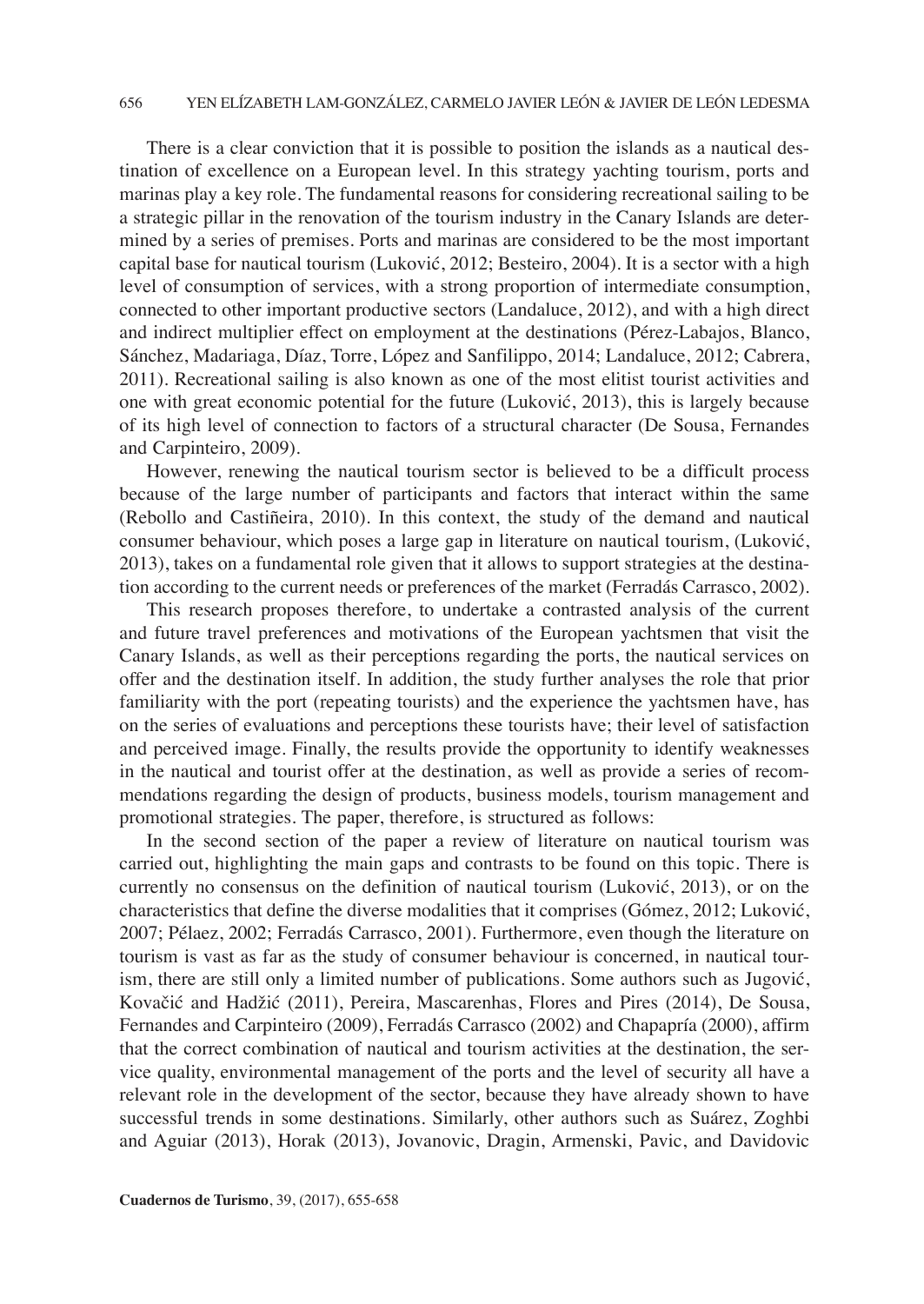(2013) and Znidar (2010) have more recently advanced in studying the choice process, motivations and level of satisfaction. However, it should be highlighted that the advances perceived and the quantitative techniques in tourism have not been extensively applied to the study of nautical tourism.

In the third section there is a brief description of the nautical sector in the Canary Islands outlining its recent evolution and future perspectives. The main statistics of the recreational sailing industry in the Canary Islands, as well as the main challenges and limitations the sector represents according to earlier studies are also covered. As far as demand is concerned, the characteristics and size of the target market for the study are addressed, that is, European yachtsmen on route to the Canary Islands. The process of sample construction, the research tools as well as the data processing is outlined in section four. The fieldwork was carried out during two different periods in the year, November and December of 2013 and May to June of 2014 at the main recreational ports of call in the Canary Islands. As well as the structured questionnaire with open and closed questions, interviews were held which enriched the database with qualitative elements, and which allowed a loyal sample to be chosen at the beginning of the study. The main limitation to the fieldwork and the construction of the sample was the large number of ports users that were residents in the Canary Islands (excluded from the study).

At this point, from a methodological view, the paper considers 4 research questions; Q1.- The organisation and planning of the trip to the Canary Islands differs between the European yachtsmen according to their nationality; Q2.- The satisfaction the European yachtsmen feel towards the ports and marinas differs based on whether they are repeating tourists or not; Q3.- The evaluation of the destination attributes varies among the European yachtsmen based on their sailing experience; Q4.- The travel preferences vary among the European yachtsmen according to their nationality.

Section five shows the results of the empirical analysis, which was structured in 3 different points of interest:

Firstly, it has been confirmed that the level of satisfaction the European yachtsmen currently feel with regards the recreational ports and marinas in the Canary Islands is not optimum. From a consumer point of view, the main weaknesses these installations have lie in environmental management and the basic and complementary services offered. The need to improve these services, increase the global satisfaction and satisfy the expectations of the end user is clear. These aspects should form a key part of the loyalty strategies aimed at clients in this sector. In a more competitive international context of the sector, the current levels of satisfaction that the market indicates, could favour future behaviour of the clients diametrically opposed to that desired.

Secondly, the perceived image of the nautical tourism services on offer at the destination doesn't show optimum values. The same occurs with the global perceived image of the destination. From a cognitive point of view, both experienced and first time tourists consider that the environmental management, security and conditions of the nautical sports companies (particularly sports like water skiing/ chartering/surfing/windsurfing), need improving. Increasing the quality and the capacities of the local nautical tourism companies should form part of the specialisation strategy intended for the destination. Verifying that neither the loyalty of the tourist to the destination nor the experience of the yachtsmen